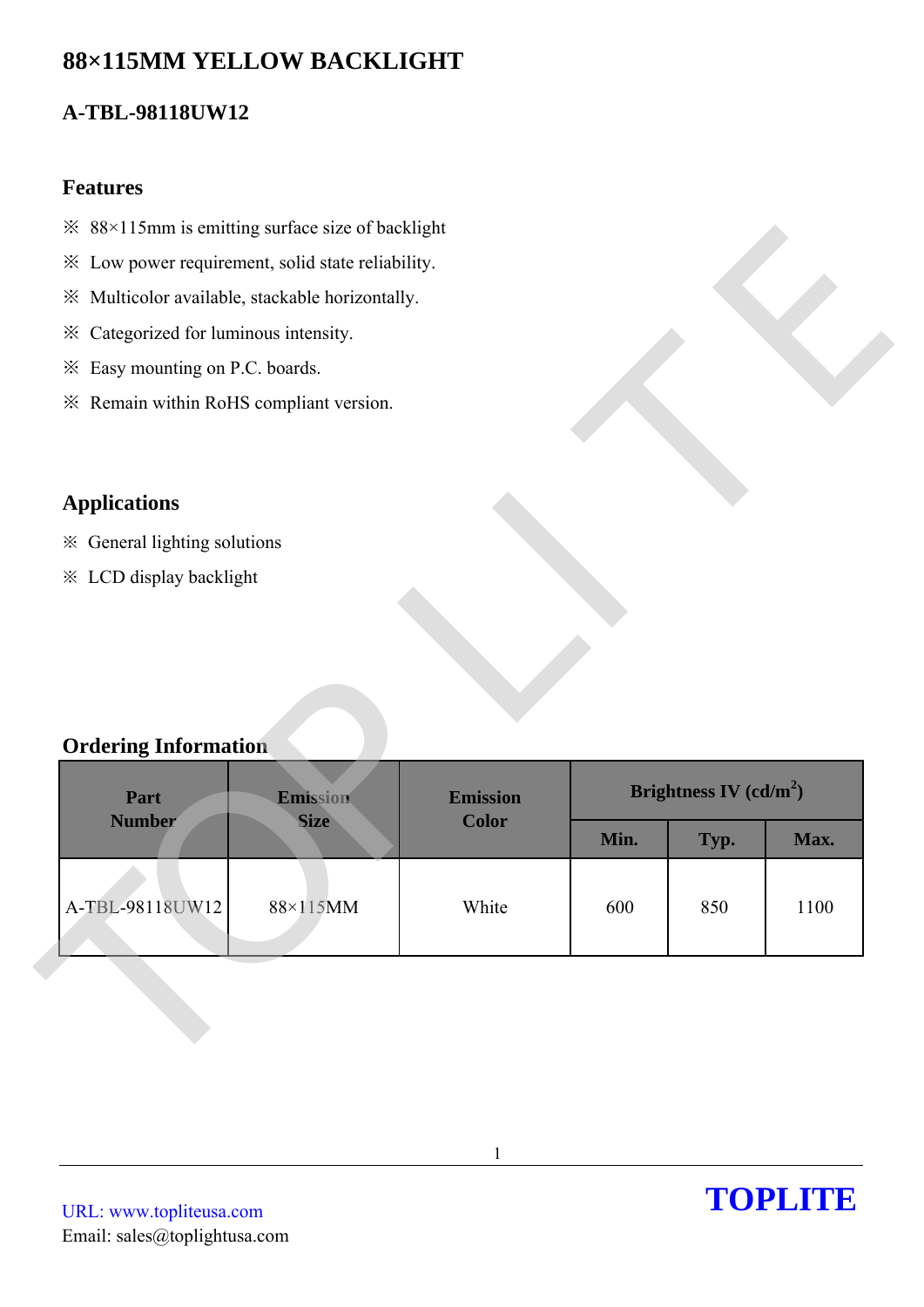### **A-TBL-98118UW12**

## **Maximum Ratings**

| <b>Parameter</b>                                        | <b>Symbol</b> | Value         | Unit        |
|---------------------------------------------------------|---------------|---------------|-------------|
| Operating temperature                                   | $T_{OP}$      | $-35 \sim 85$ | $\rm ^oC$   |
| Storage temperature                                     | $T_{STG}$     | $-35 \sim 85$ | $\rm ^{o}C$ |
| Peak forward current $(T_A=25 \degree C)$ <sup>*1</sup> | $1_{\rm PF}$  | 30            | mA          |
| Reverse voltage (TA=25 $^{\circ}$ C)                    | $V_R$         |               |             |
| Power consumption (TA=25 $^{\circ}$ C)                  |               | 700           | mW          |

## **Electrical / Optical Characteristics (1)**

| I can forward carrent $\begin{pmatrix} 1 & 2 & 2 \end{pmatrix}$                                                                   |                          | +h.                | ◡◡    | $\mathbf{m}\mathbf{r}$ |
|-----------------------------------------------------------------------------------------------------------------------------------|--------------------------|--------------------|-------|------------------------|
| Reverse voltage $(TA=25 °C)$                                                                                                      |                          | $V_R$              | 5     | V                      |
| Power consumption $(TA=25 \degree C)$                                                                                             |                          | $\, {\bf P}$       | 700   | mW                     |
| *1 at 1/10 Duty Cycle<br><b>Electrical / Optical Characteristics (1)</b><br>$(T_A = 25 \text{ °C} \& \text{ IF} = 20 \text{ mA})$ |                          |                    |       |                        |
| <b>Parameter</b>                                                                                                                  |                          | <b>Symbol</b>      | Value | Unit                   |
| Wavelength at peak emission                                                                                                       | (Typ.)                   | $\lambda_{\rm P}$  |       | nm                     |
| Spectral bandwidth at 50%                                                                                                         | (Typ.)                   | $\Delta \lambda$   | 30    | nm                     |
|                                                                                                                                   | (Min.)                   | $I_F$              | 15    |                        |
| <b>Forward Current</b>                                                                                                            | (Typ.)                   | $I_{\rm F}$        | 18    | mA                     |
|                                                                                                                                   | (Max.)                   | $I_{\rm F}$        | 20    |                        |
| <b>Forward voltage</b>                                                                                                            | (Min.)<br>(Typ.)         | $\rm V_F$<br>$V_F$ | 9     | $\mathbf{V}$           |
|                                                                                                                                   | (Max.)                   | $\overline{V}_F$   |       |                        |
|                                                                                                                                   | (Min.)                   | <b>TC</b>          | 5500  | K                      |
| <b>Color temperature</b>                                                                                                          | (Max.)                   | <b>TC</b>          | 6500  | K                      |
| <b>Luminous Uniformity</b>                                                                                                        | (Typ.)                   |                    | 65%   |                        |
| <b>Discreteness</b>                                                                                                               | (Typ.)                   |                    | 35%   |                        |
| <b>Luminous Intensity Bin Groups</b><br>$(T_A = 25 \text{ °C})$                                                                   |                          |                    |       |                        |
|                                                                                                                                   | Brightness IV $(cd/m^2)$ |                    |       |                        |
| Min.                                                                                                                              | Typ.                     |                    | Max.  |                        |
| 600                                                                                                                               | 850                      |                    | 1100  |                        |

# **Luminous Intensity Bin Groups**

| Brightness IV $(cd/m^2)$ |      |      |  |  |
|--------------------------|------|------|--|--|
| Min.                     | Typ. | Max. |  |  |
| 600                      | 850  | 1100 |  |  |

URL: www.topliteusa.com Email: sales@toplightusa.com

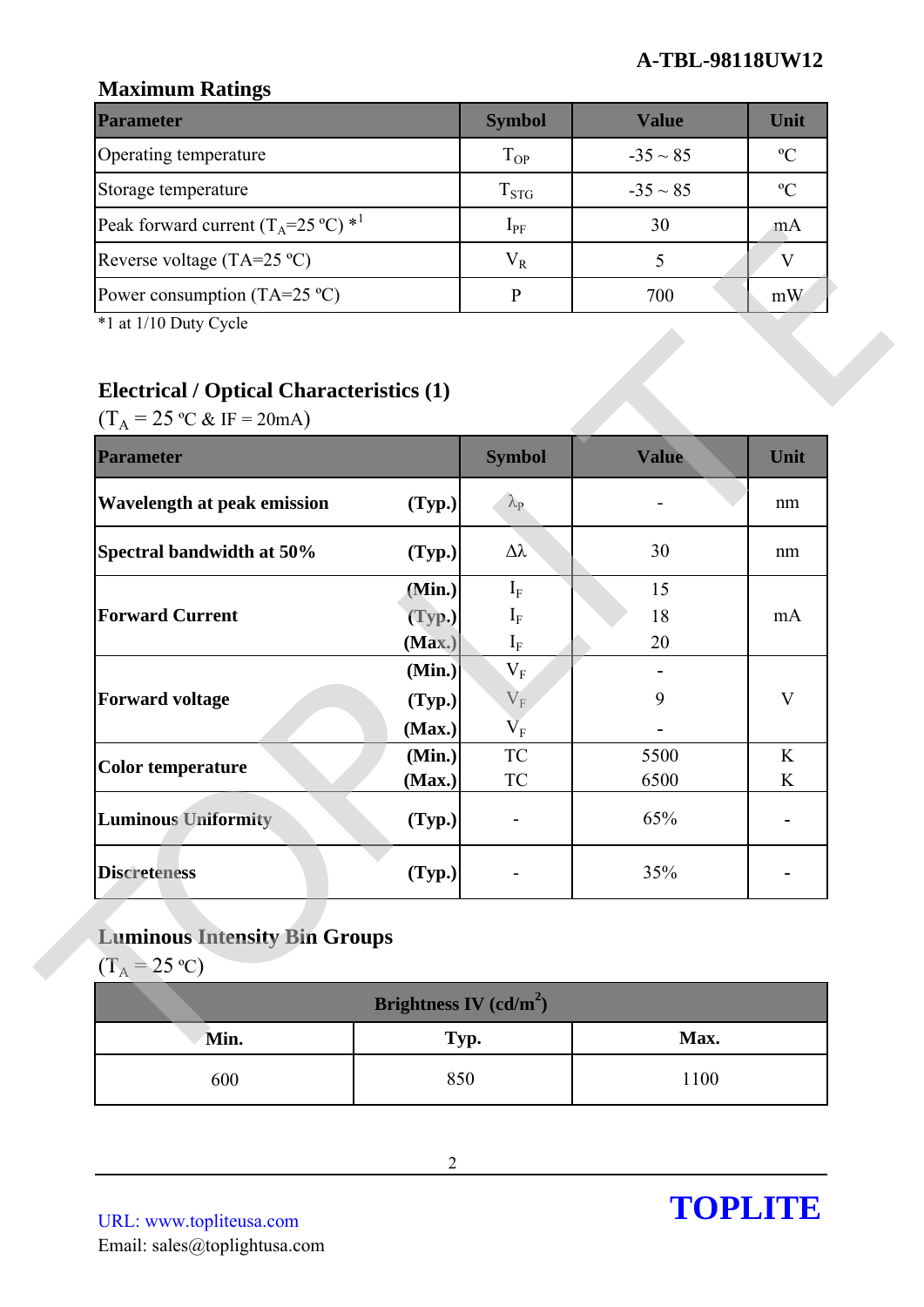#### **Electrical/Optical Charateristic (2)**



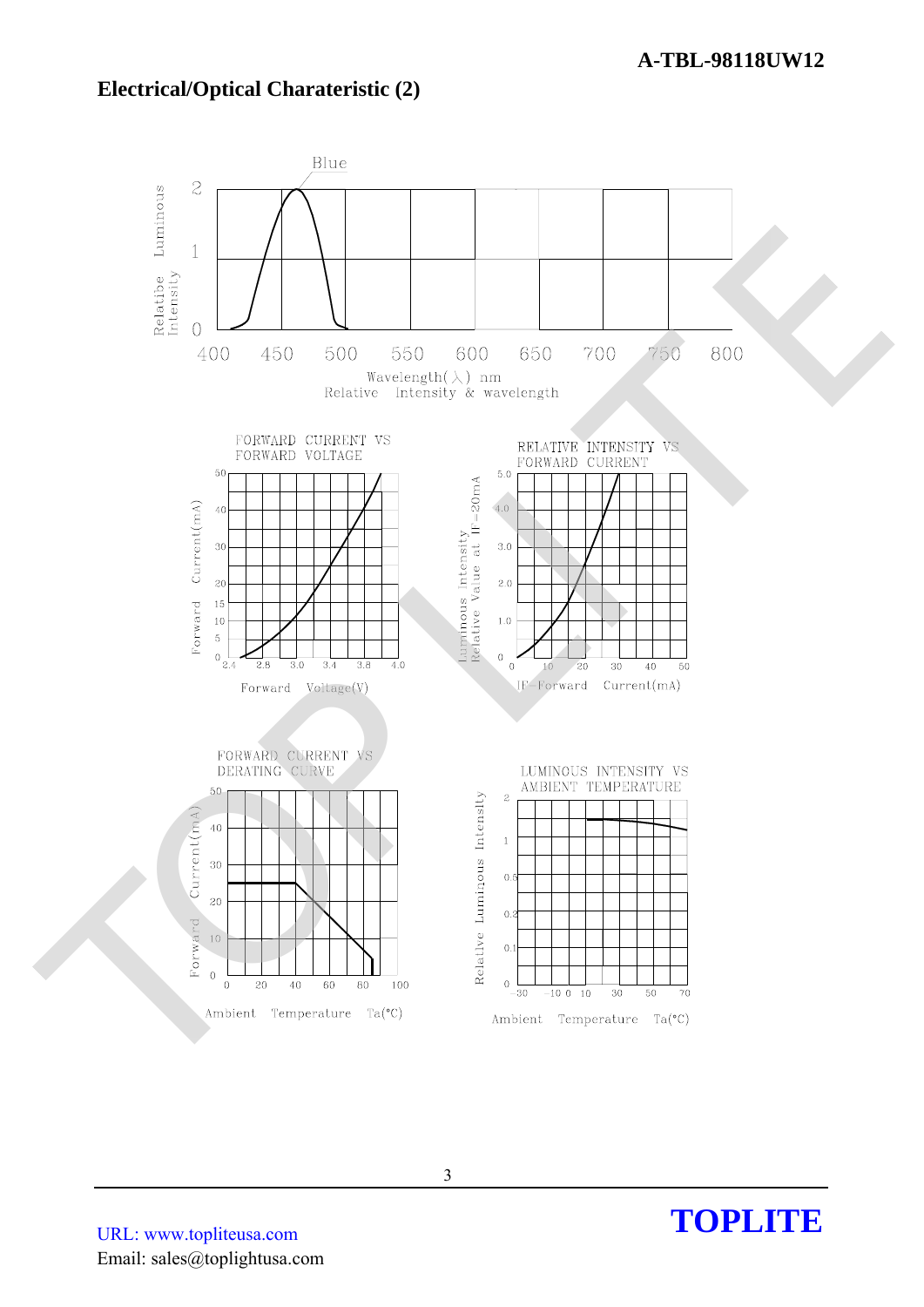### **Package Outline Dimensions**



#### Notes:

- 1. All dimensions are in millimeters. Tolerance is +/-0.25 unless otherwise noted.
- 2. The specifications, characteristics and technical data described in the datasheet are subject to change without prior notice.

URL: www.topliteusa.com Email: sales@toplightusa.com